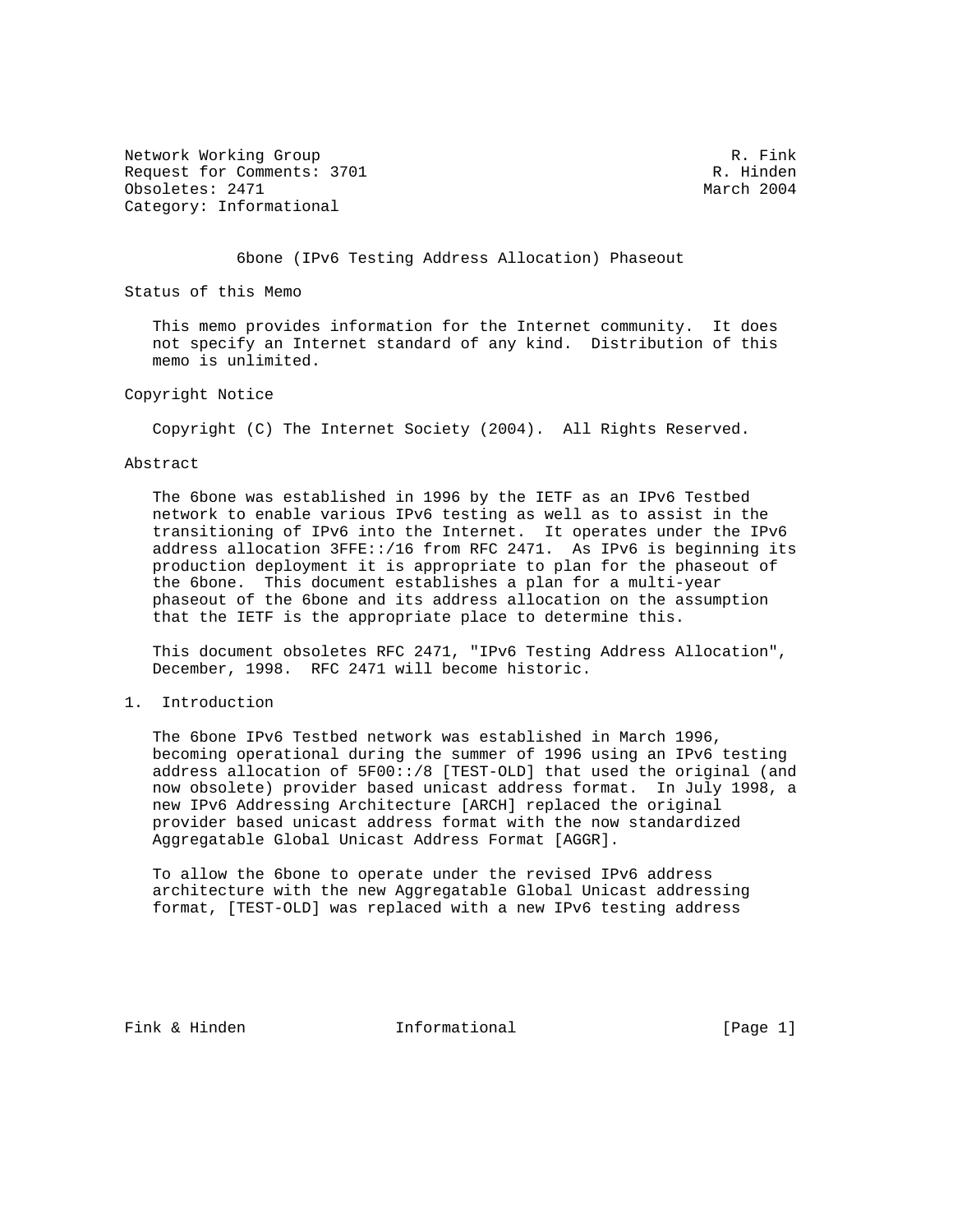allocation" of 3FFE::/16 in [TEST-NEW]. During the fall of 1998, in anticipation of [AGGR], the 6bone was re-addressed under the 3FFE::/16 prefix with little problems.

 From the fall of 1998, until the issuance of this note, the 6bone has continued to successfully operate with Aggregatable Global Unicast Address prefixes from the 3FFE::/16 allocation, using a set of 6bone routing practice rules specified in [GUIDE], and later refined to 6Bone backbone routing guidelines in [PRACTICE].

During its lifetime the 6bone has provided:

- a place for early standard developers and implementers to test out the IPv6 protocols and their implementations;
- a place for early experimentation with routing and operational procedures;
- a place to evolve practices useful for production IPv6 prefix allocation;
- a place to provide bootstrap qualification for production IPv6 address prefix allocation;
- a place to develop IPv6 applications;
- a place for early users to try using IPv6 in their hosts and networks.

 As clearly stated in [TEST-NEW], the addresses for the 6bone are temporary and will be reclaimed in the future. It further states that all users of these addresses (within the 3FFE::/16 prefix) will be required to renumber at some time in the future.

 Since 1999 planning for, and allocation of, IPv6 production address prefixes by the Regional Internet Registry (RIR) community has been underway. During 2002 more production IPv6 address prefixes had been allocated than are allocated by the 6bone at the top level. It is generally assumed that this is one reasonable indicator that planning for a 6bone phaseout should begin.

 It is generally assumed that there is still some remaining need for the 6bone, at least for current usage that will take time to evaluate and possibly move to production IPv6 networks when possible.

 It is generally viewed that the 6bone is an IETF activity as it was established by IETF participants to assist the IETF in developing IPv6 protocols, and also to assist in the IPv6 transition. To this

Fink & Hinden **Informational** [Page 2]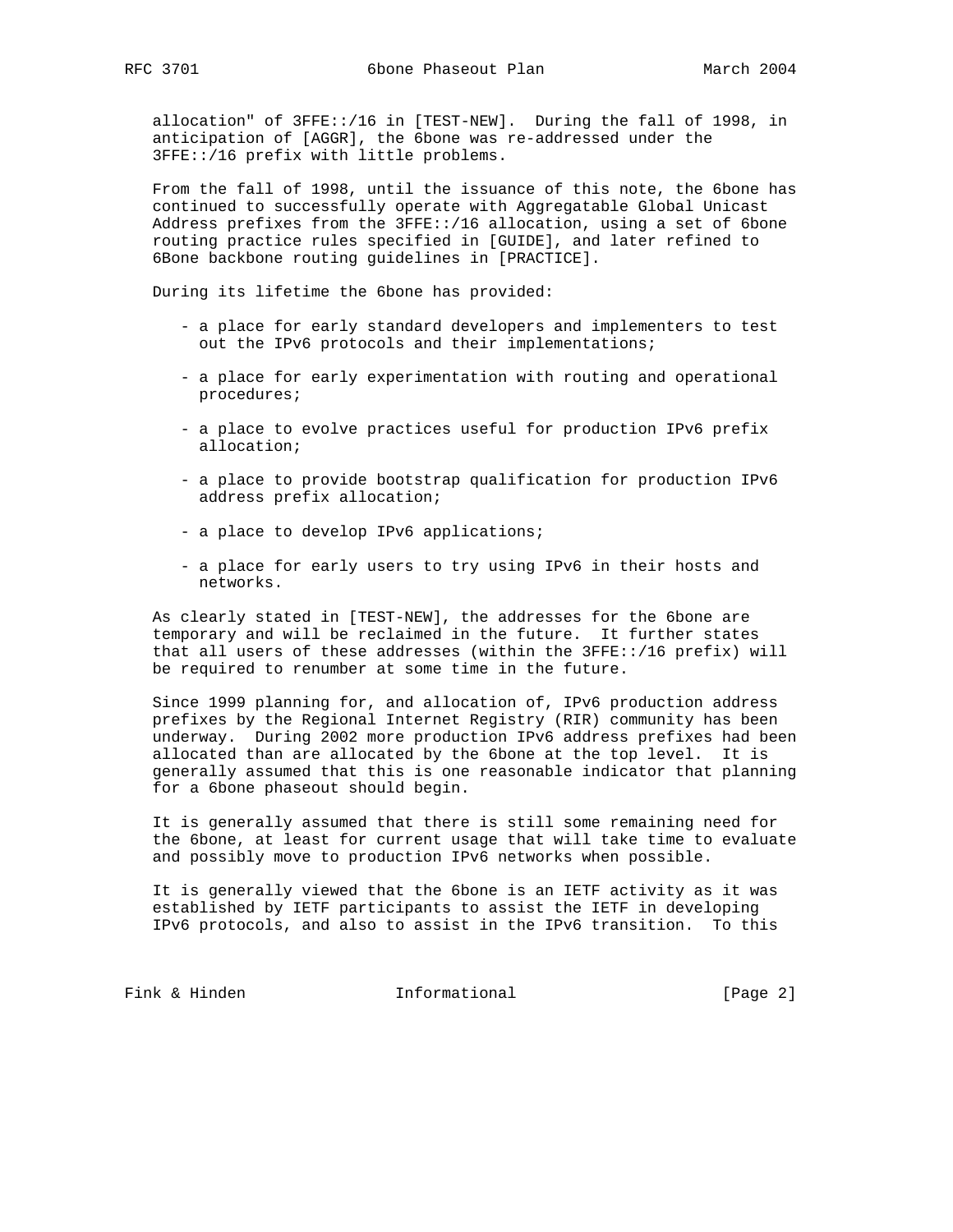end, the [TEST-NEW] RFC specified that the 6bone testing was to be under the auspices of the IETF IPng Transition (ngtrans) Working Group 6bone testbed activity. However, during 2002 the ngtrans working group was terminated and replaced to a certain degree by the v6ops working group, which did not include oversight of the 6bone in its charter. Therefore it is assumed that it is appropriate to use the IETF Informational RFC process to determine a 6bone phaseout plan, as well as an appropriate way to get community feedback on the specifics of the 6bone phaseout.

 This plan for a 6bone phaseout specifies a multi-year phaseout timeline to allow sufficient time for continuing operation of the 6bone, followed by a sufficient time for 6bone participants to convert to production IPv6 address prefixes allocated by the relevant Regional Internet Registry (RIR), National Internet Registry, or Local Internet Registries (ISPs).

 It is anticipated that under this phaseout plan the 6bone will cease to operate by June 6, 2006, with all 6bone prefixes fully reclaimed by the IANA.

 This document obsoletes RFC 2471, "IPv6 Testing Address Allocation", December, 1998. RFC 2471 will become historic.

 The key words "MUST", "MUST NOT", "REQUIRED", "SHALL", "SHALL NOT", "SHOULD", "SHOULD NOT", "RECOMMENDED", "MAY", and "OPTIONAL" in this document are to be interpreted as described in [RFC2119].

2. 6bone Phaseout Plan

 To provide for the continuing useful operation of the 6bone, to the extent that IETF consensus judges it to be useful, 6bone top level address prefixes known as pseudo TLA's (pTLAs) MAY continue to be allocated until January 1, 2004.

 Thus after the pTLA allocation cutoff date January 1, 2004, it is REQUIRED that no new 6bone 3FFE pTLAs be allocated.

 To provide for sufficient planning time for 6bone participants to convert to production IPv6 address prefixes, all 6bone prefixes allocated by the cutoff time specified above, except for allocations withdrawn as a matter of 6bone operating procedures, SHALL remain valid until June 6, 2006.

 Thus after the 6bone phaseout date June 6, 2006, it is the intent that no 6bone 3FFE prefixes, of any size/length, be used on the Internet in any form. Network operators may filter 3FFE prefixes on their borders to ensure these prefixes are not misused.

Fink & Hinden **Informational** [Page 3]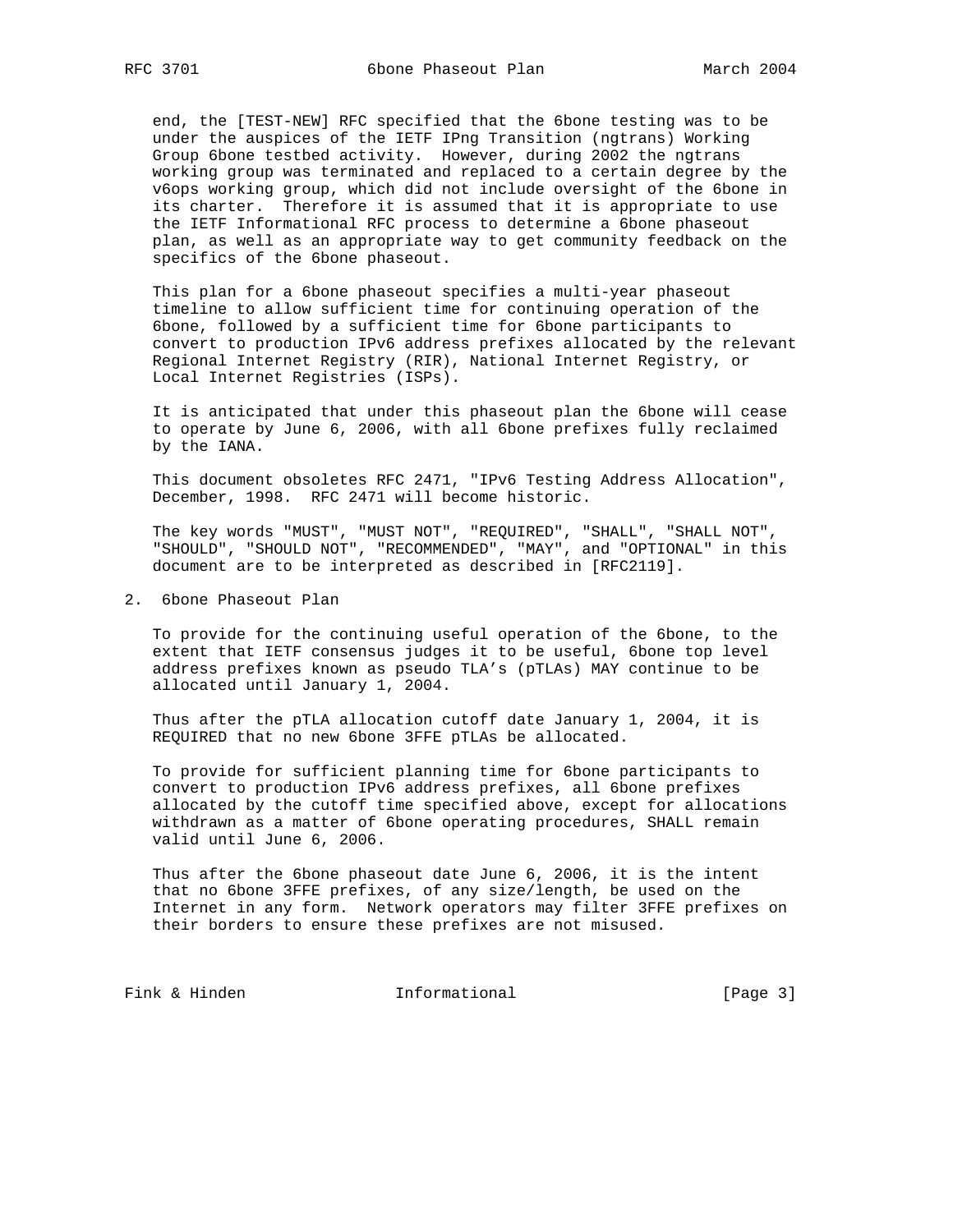It should be noted that this RFC does not intend to imply that a 6bone prefix holder, whether at the pTLA top level or lower, should seek a production IPv6 address prefix at any specific level. It may be entirely reasonable for a 6bone prefix holder to seek a higher level, or a lower level, IPv6 prefix as their specific needs dictate.

- 3. References
- 3.1. Normative References
	- [ARCH] Hinden, R. and S. Deering, "Internet Protocol Version 6 (IPv6) Addressing Architecture", RFC 3513, April 2003.
	- [AGGR] Hinden, R., Deering, S. and M. O'Dell, "An Aggregatable Global Unicast Address Format", RFC 2374, July 1998.
	- [RFC2119] Bradner, S., "Keywords for use in RFCs to Indicate Requirement Levels", BCP 14, RFC 2119, March 1997.
	- [TEST-NEW] Hinden, R., Fink, R. and J. Postel, "IPv6 Testing Address Allocation", RFC 2471, December 1998.
	- [TEST-OLD] Hinden, R. and J. Postel, "IPv6 Testing Address Allocation", RFC 1897, January 1996
- 3.2. Informative References
	- [GUIDE] Rockell, R. and R. Fink, "6Bone Backbone Routing Guidelines", RFC 2772, February 2000.

 [PRACTICE] Durand, A. and B. Buclin, "6bone Routing Practice", RFC 2546, March 1999.

5. Security Considerations

 This document defines a phaseout plan for the usage of the IPv6 Testing Address Allocation [TEST-NEW], which uses addresses consistent with [AGGR]. It does not have any direct impact on Internet infrastructure security.

6. IANA Considerations

 This document defines a phaseout plan for the usage of the IPv6 Testing Address Allocation [TEST-NEW]. The IANA MUST reclaim the 3FFE::/16 prefix upon the date specified in section 2.0.

Fink & Hinden **Informational** [Page 4]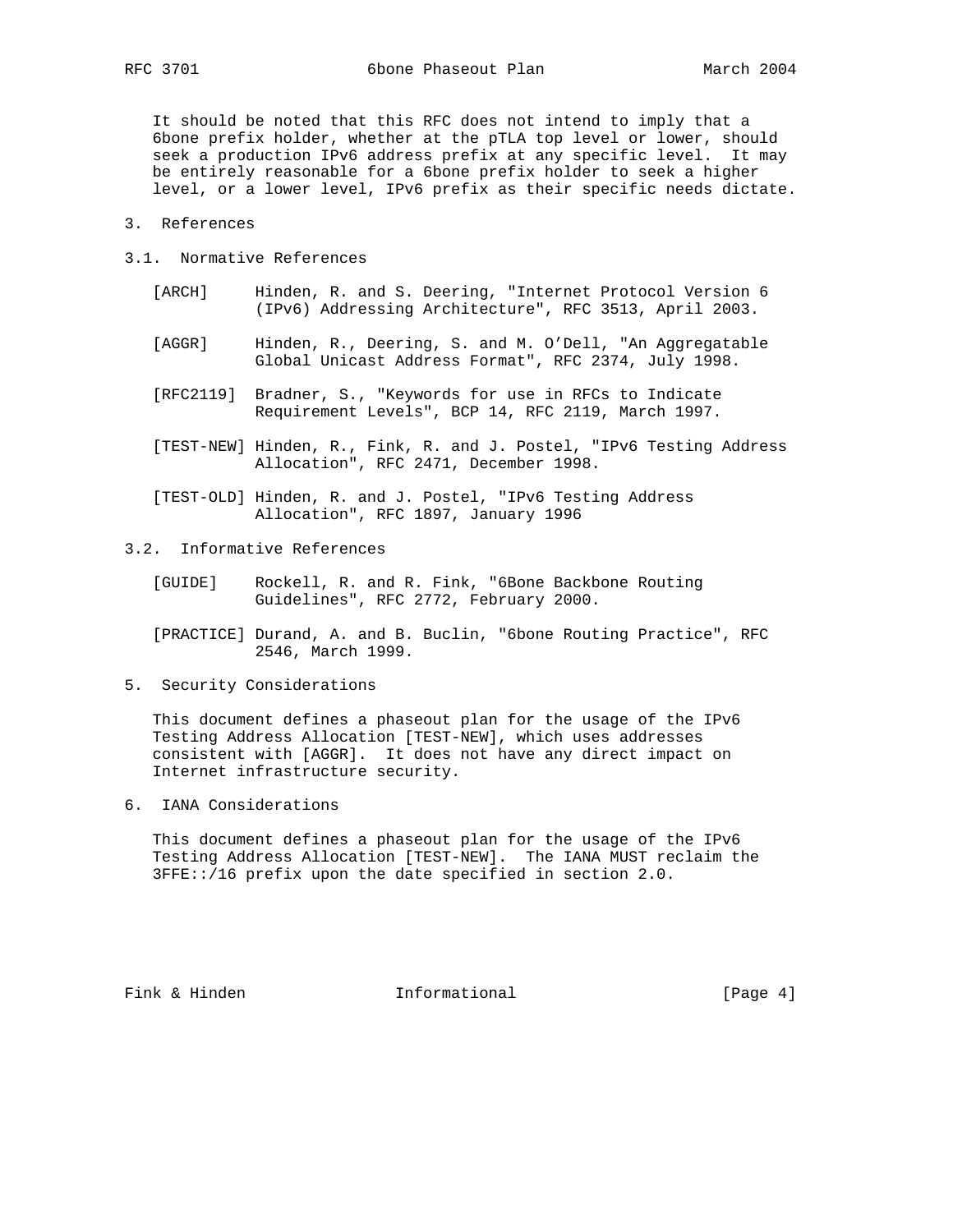When the 6bone Testing Address Allocation is reclaimed by the IANA, it is expected that many network operators will filter it on their borders to ensure these prefixes are not misused.

 There is experience from the IPv4 world that such filters may not be removed promptly should this address space be reallocated, and it is recommended that the IANA bears this in mind before reallocating it in a manner that would require it to be routed globally within the current Internet.

7. Authors' Addresses

Robert L. Fink

EMail: bob@thefinks.com

 Robert M. Hinden Nokia 313 Fairchild Drive Mountain View, CA 94043 US

 Phone: +1 650 625-2004 EMail: bob.hinden@nokia.com

Fink & Hinden **Informational** [Page 5]